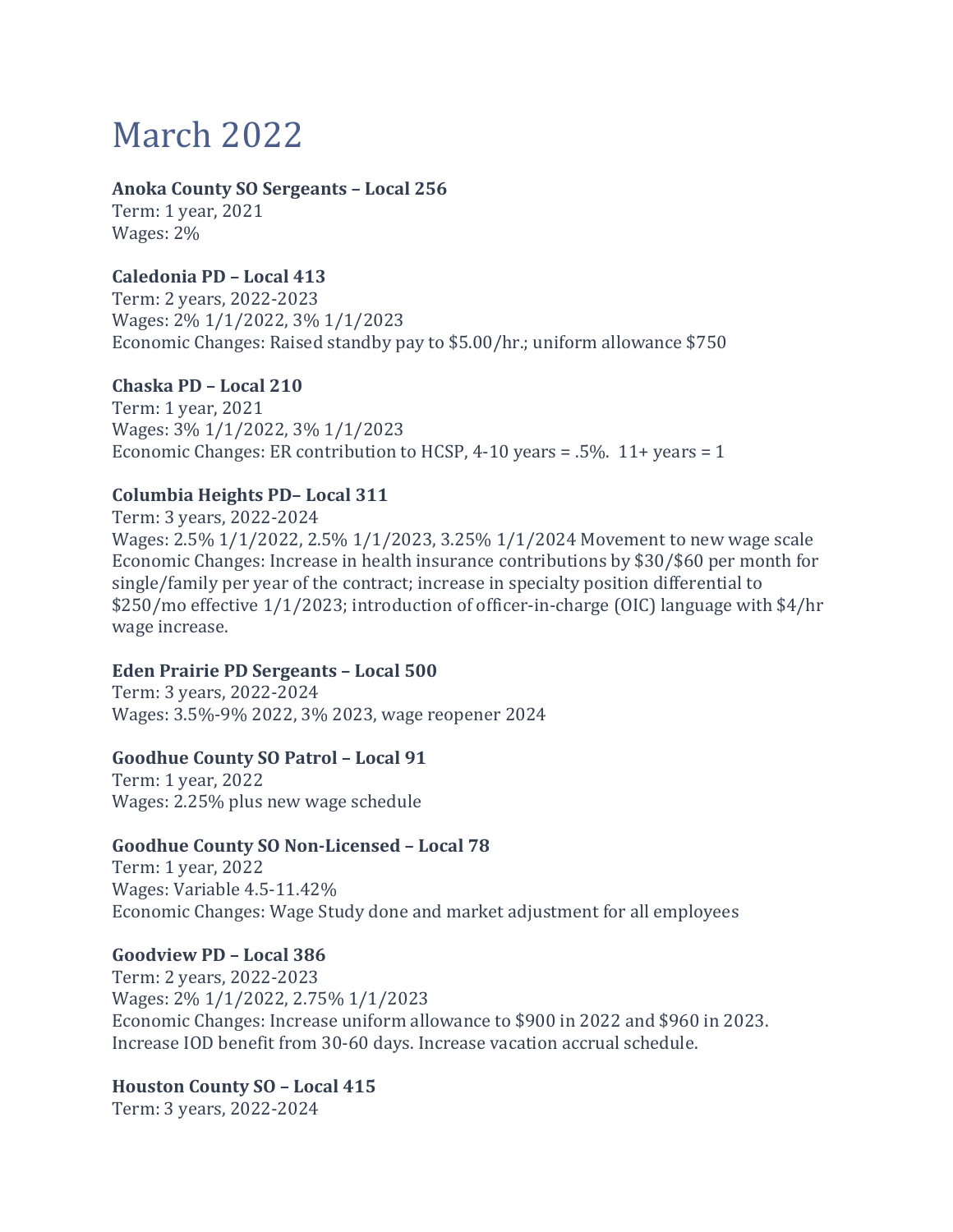Wages: 2% 1/1/2022, 3% 1/1/2023, 3% 1/1/2024 Economic Changes: New wage scale

#### **Lakeville PD Lieutenants – Local 384**

Term: 2 years, 2022-2023 Wages: 3% 1/1/2022, 3% 1/1/2023 Economic Changes: One additional step (6). Uniform allowance was increased to \$1,000

## **Lakeville PD Sergeants – Local 177**

Term: 2 years, 2022-2023 Wages: 3% 1/1/2022, 3% 1/1/2023 Economic Changes: Current junior sergeants moved up to Step 4; all new sergeants begin at Step 4

## **Le Sueur PD – Local 137**

Term: 2 years, 2022-2023 Wages: 19% 1/1/2022 Market adjustment, 3% 1/1/2023 Economic Changes: Uniform allowance benefit established in the amount of \$900/year. Addition of Juneteenth as a Holiday.

## **Mankato PD Commanders – Local 276**

Term: 3 years, 2022-2024 Wages: New pay system, if wage increase is less than 2.5% Union will reopen contract to negotiate Economic Changes: Increase clothing and equipment allowance

## **Maplewood PD – Local 153**

Term: 1 year, 2021 Wages: One-time, non-base lump sum payment 1/1/2021 equal to the greater of 2% of base pay on 1/1/2021 or \$2,000 Economic Changes: Increase standby time to include weekend hours. Increase in employer contribution in health care

## **Moorhead PD – Local 69**

Term: 3 years, 2022-2024

Wages: 3% 1/1/2022, 3% 1/1/2023, 3% 1/1/2024

Economic Changes: Patrol Officer with 10 years of continuous service will increase 1 grade from 16 to 17 at the top of the scale. Detectives with 10 years of continuous service will increase 1 grade from 17 to 18 at the top of the scale.

Change in vacation grid that gives a significant increase at all years of service. Reduce comp time back from 120 to 50 hours. Accelerated steps first 2 years; to Step 2 after 6 continuous months at Step 1, Step 3 after 6 continuous months at Step 2, Step 4 after 6 continuous months at Step 3, Step 5 after 6 continuous moths at Step 4. Employees employed in the same job classification on 1/1/2022 as 12/31/2021 who have been in Steps 1, 2, 3, or 4 for at least 6 continuous months will receive a Step increase on 1/1/2022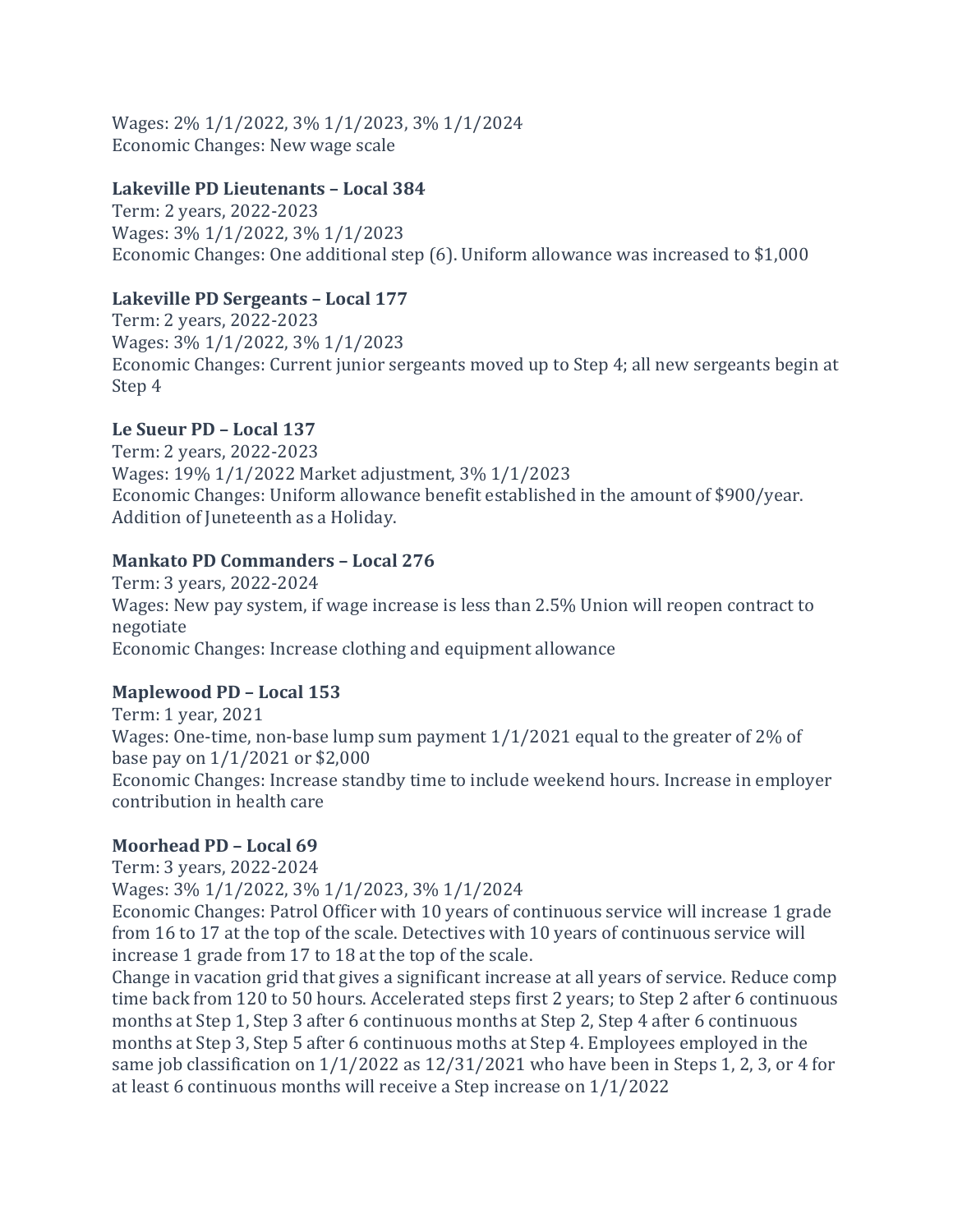#### **New Brighton PD – Local 113**

Term: 2 years, 2022-2023 Wages: 3% 1/1/2022, 3% 1/1/2023 Economic Changes: Increase in health insurance, increase in sick leave severance with additional level 75% 1040 hours to 961, increase in detective VCET officer from \$330 to \$350/month, SRO from \$185 to \$225/month, Juneteenth (when recognized by the state).

## **Pequot Lake PD – Local 490**

Term: 2 years 2022-2023 Wages: Wage schedule was shortened and the wages ere raised 10% in the first year and no further increase the second. Economic Changes:

## **South St Paul PD Officer and Sergeant – Local 95**

Term: 2 years, 2022-2023 Wages: 3% and market adjustment of 1% 1/1/2022 and 7/1/2022, 3% and market adjustment of 1% 1/1/2023 and 7/1/2023 Economic Changes: Reduced lump deposit of sick from 144 hours to 120 hours in exchange for a \$70/month PRHCSP deposit

## **Spring Lake Park PD Sergeant – Local 265**

Term: 2 years, 2022-2023 Wages: 9.1% 1/1/2022, 2.5% 1/1/2023 Economic Changes: Uniform allowance increased to \$910, insurance increased

## **Sterns County SO Supervisors – Local 317**

Term: 3 years, 2022-2024 Wages: 2% 1/1/2022, 2 % 7/1/2022, 2% 1/1/2023, 2 % 7/1/2023, 2% 1/1/2024, 2 % 7/1/2024

Economic Changes: Increase in shift responsibility pay to \$2,625/\$2,675/\$2,725 in 2022/2023/2024; overtime/comp time relinquishment payment increased and equalized to 185 hours; increased number of hours of paid time off to 525 hours at resignation/retirement; clothing allowance increased to \$925/year; clothing maintenance increased to \$400/year; increase in VEBA contributions to \$350; increase in employer contributions to health insurance of \$35 for single and \$75/month for family; increase in retirement VEBA contribution to \$1,000 and decreased service time requirements; increase to HCSP contributions and simplification of service schedule.

## **Three Rivers Park District PD – Local 142**

Term: 3 years, 2022-2024 Wages: Condensed wage schedule 14.6% 1/1/2022, 2% 1/1/2023, 2.5% 1/1/2024 Economic Changes: Equipment allowance \$400, park investigator pay of 6%

## **Traverse County SO – Local 148**

Term: 3 years, 2022-2024